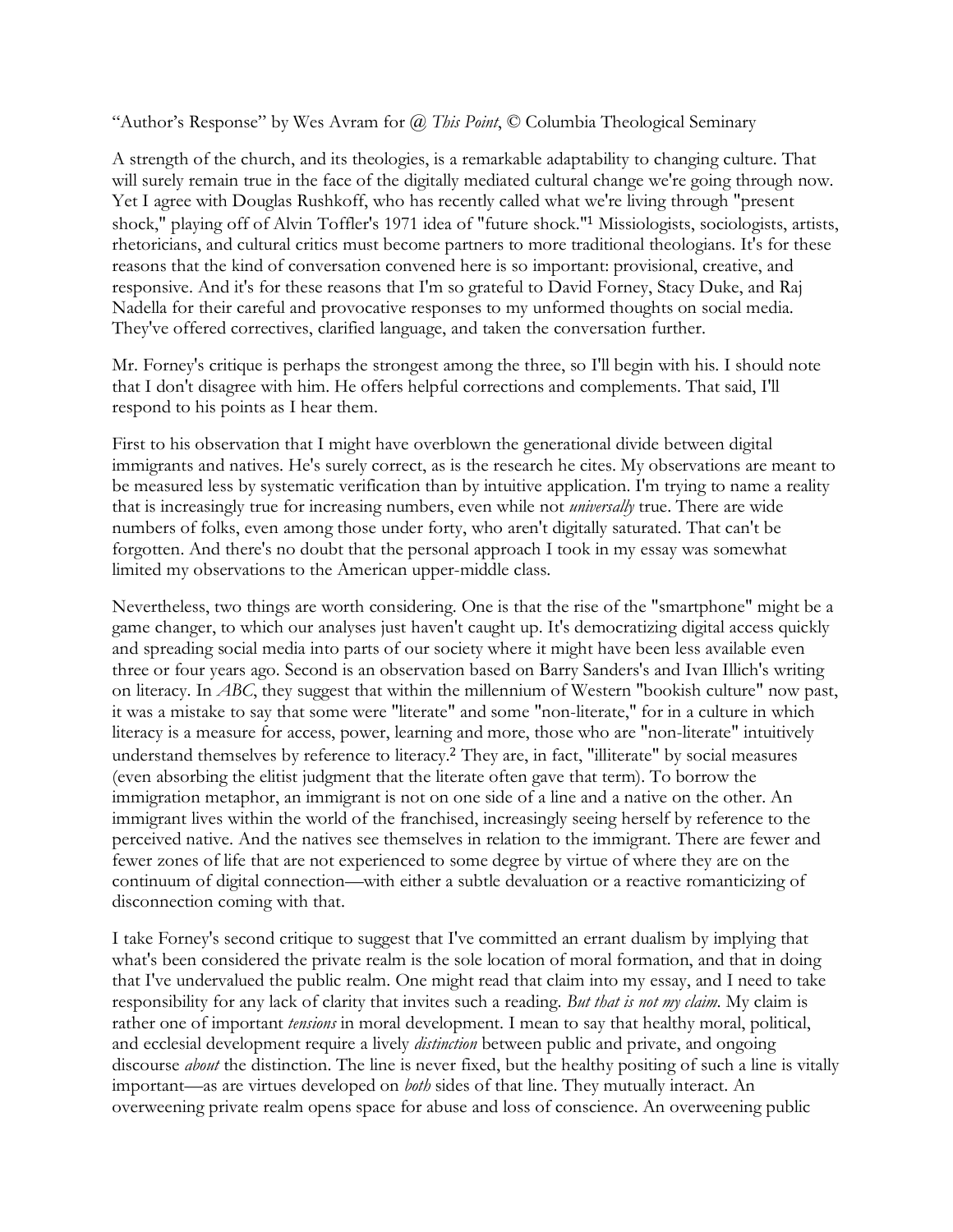realm opens space for other forms of loss. My argument is about the need for a working distinction and the ways in which social media render discourse about such a distinction far more difficult. One simply has a different moral relationship with a screen than with a face, even if one imagines a face on the other side of the screen. One can only attribute a moral dimension to screen-based communication if one can mirror the complex experiences of face-to-face communication. That requires the development of a complex, morally shaped memory of living interaction that one can bring into digital discourse. That is the moral habit necessary for the development of conscience. Without that, we have only *rules*. Rules are fine, in and of themselves, but are far less powerful in creating culture than *habits*.

Forney also addresses nonverbal communication being lost in screen-mediated communication. In light of all I'm suggesting here, I can only agree. I would, however, suggest that we might need to expand his language as well, for digital communication is not "verbal" communication as opposed to "verbal/non-verbal" communication. That distinction presumes an information-channel understanding of communication that has been reconsidered in communication theory. There is no uninflected communication, even if it is purely instrumental. Even on the screen we can't make meaning of an utterance without attributing some form of performance to it. We imagine something being *said*. The challenge of social media is not simply the *lack* of non-verbal presence, but the multiplication of *error* in attribution of non-verbal meanings.

Finally, Forney suggests that I assert a Niebuhrian "Christ and culture in paradox" view of these things, while flirting with a "Christ against culture" conclusion. He suggests that a "Christ transforming culture" frame might be more productive in a context in which digital technologies and social media are not going away. Perhaps so. I simply prefer to see that Niebuhrian typology as an interesting heuristic for self-critique, but not a fixed set of options. As I strive more for intuitive application in my essay than quantitative verification or systematic theorizing, I think I'd rather suggest that we're in a time now when we need to be able to tack a bit, like a sailboat, among the various critical stances available to us. This will include rejecting, accepting, qualifying, transforming, analyzing without conclusion, rethinking, and more. We need to be far more ad hoc in our responses, I fear.

Maybe I'm just too confused by the realities I swim in as I push a congregation toward using these technologies even while I mourn what we're losing as we do. I watch my children and accept even as I'm concerned. And I believe that one of the ways we participate with the Spirit in cultural transformation is the development of critical awareness. I don't want to romanticize either the past or the present. Nor do I want to indulge either a utopian or dystopian view of the future. Instead, my purpose would be to develop a robustly eschatological view—both critical *and* hopeful.

To Stacy Duke's essay, my response is less complete, for she seems less anxious about my anxiety, and so illuminates and extends my thoughts more than she challenges them. I'm pleased to see her bring Sherry Turkle's and Albert Borgmann's work into the conversation, for they have each wrestled with the social changes informing these questions in extraordinary ways for some time. Turkle's question of how we form our identities on screen has forever changed our ways of thinking about our technologies. Borgmann's careful ways of identifying differences between tools we participate in shaping and tools to which we give ourselves without understanding might be helpful in this conversation. Duke brings personal examples from her ministry that are both interesting and helpful.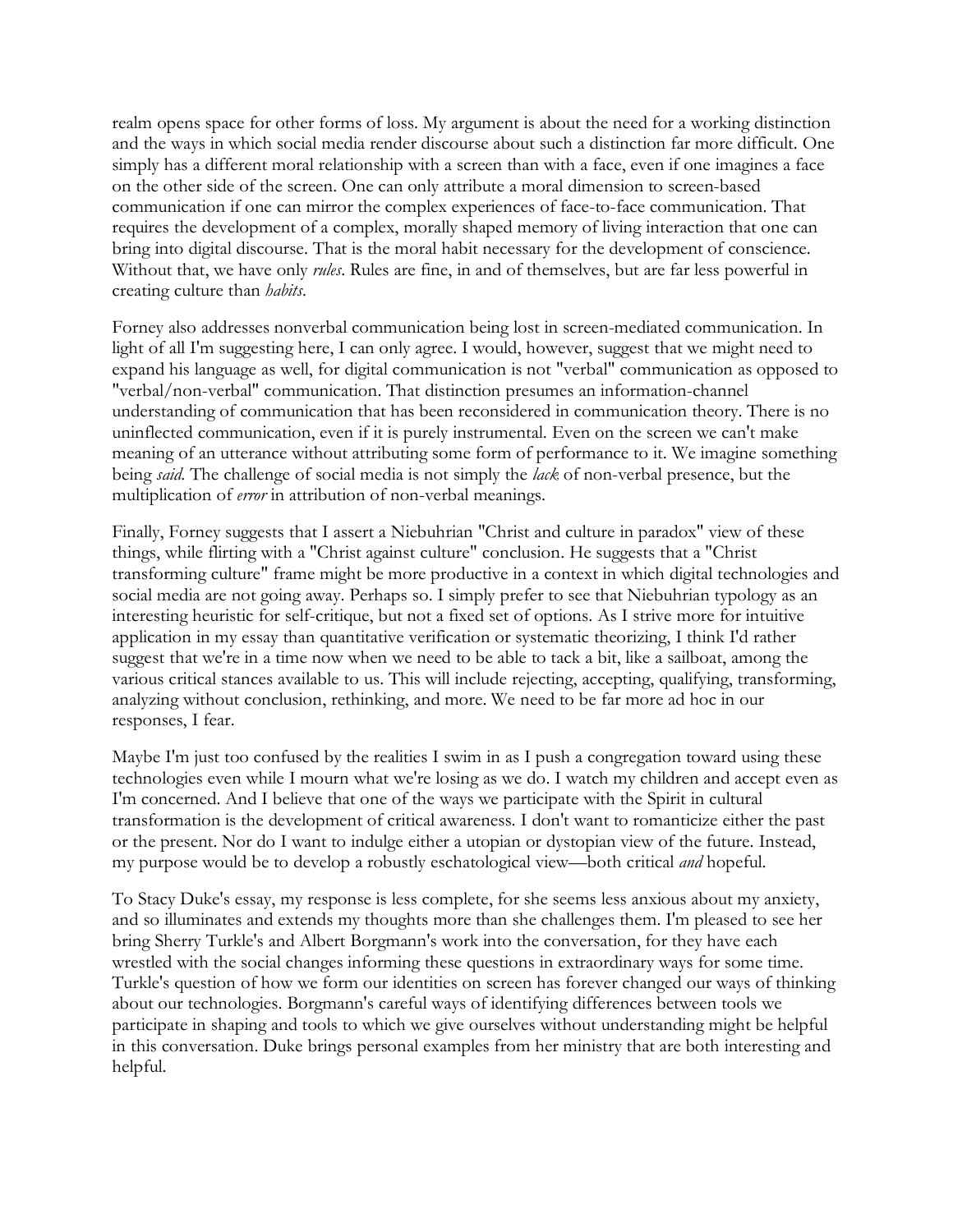Her several examples of positive use of social media are a helpful reminder that we shouldn't be overly reductive, in either positive or negative ways. Nevertheless, I would still note that her examples continue to be of how social media and related technologies are used to help us more widely, or efficiently, or more enjoyably do things we used to do without them. They are what I call "utilitarian" or "instrumental" uses rather than uses that make these technologies part of our very being. What will happen when we pass the tipping point from social media adding value to our lives to social media *radically* changing our lives? There might be some good from that. There might also be some irreparable loss. And I'm still left wondering if our children, who will have no social memory before social media, will have anything like the experience of it that we describe.

Shortly before her death at 99, my grandmother reflected on life before telephones, cars, airplanes, and such. "We were promised these things would give us more freedom for relationships. They didn't," she said. Intuitively, I think she was right. That doesn't mean I want to live before these things. But it does mean I don't want to be fooled about them or what they've done.

To Raj Nadella, I'm grateful for his extensions and questions. He more eloquently described some of the tensions I was trying to get at than I, and in doing that brought helpful perspective and critique. For my reply to his response, I'll simply pull a couple of quotes out and respond with a little friendly self-defense.

Early in his essay he says that, "Contrary to fears that technology has turned the private into public or the public into private, social media allow people to decide how much they want to share, with whom, when, and in what fashion." Now, while social media might bring more choice in ways of interacting, and to some more control, as a general observation, I simply disagree Nadella here. For the space of social media is not a "commons" in any traditional sense. It is not commonly owned. It is a commercial space into which we project our identities and construct our social lives, but which we do not hold in common. Others control our access and structure our "privacy," setting the boundaries in which we only partially control our façade. As social media more and more monopolize how we communicate (and we're a ways from that now), it will become incomprehensible that one is not plugged in. One will be largely excluding oneself from social life if one excludes oneself from this commercially owned and operated—and barely regulated—grid. And we have little shared, or democratic, control over it.

Later in his essay Nadella interestingly notes the following:

His anxiety seems to stem from an assumption that an individual's encounters with God occur only in the traditional embodied spaces and ways. Does one connect with God only in the "physical, patient, and prolonged" spaces/forms of connection, as he seems to suggest? It has yet to be established that the new social media prevent people from experiencing God.

Well, I guess so, but I don't really know how one would confirm or disconfirm that. Can God use social media? I hope so. Is social media a gift from God? In some ways, it might be, but in some ways I'm quite sure it's not. I guess one could say the same about alcohol. This is why I note my "anxiety" rather than my outright rejection. We don't know where this is going, and I doubt any one of us should presume we do. I'm less interested in asserting that God won't be encountered in social media than in suggesting that in a social media-saturated experience there will be some core experiences by which God has been traditionally encountered in Christian life that will be less and less accessible to us. Still, I want to believe God will have God's way.